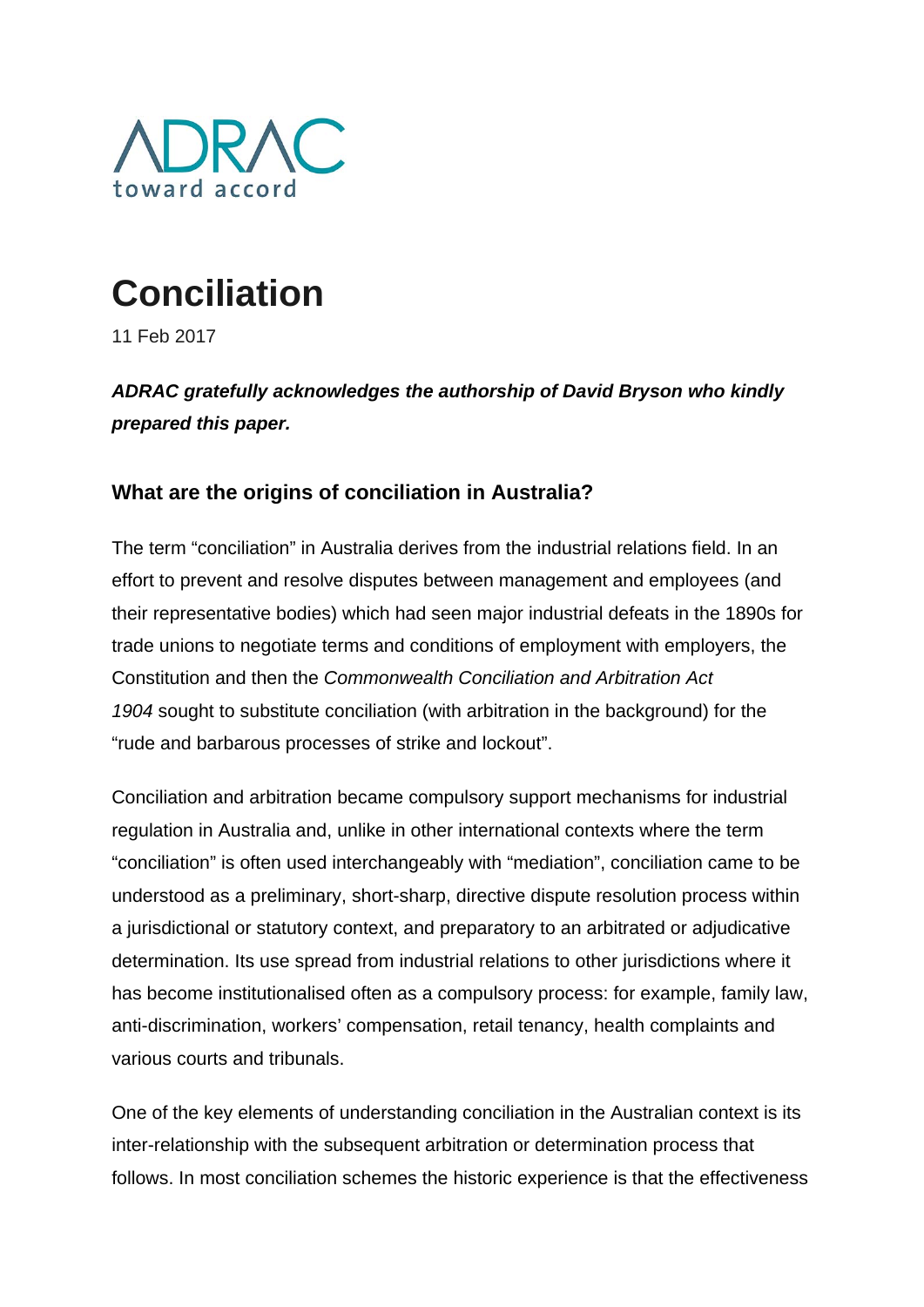of conciliation diminishes over time as the parties and their legal representatives become more and more focussed on the determination of rights rather than the negotiation of rights and interests by conciliation. How legislatures and regulators respond to this drift is reflected in the diversity of conciliation practice that has resulted. In some jurisdictions conciliators are given more powers to conclude matters that do not resolve initially by agreement. For example, in the Victorian workers' compensation scheme Conciliation Officers can direct that payments be made by the insurer if the Conciliation is satisfied there is no arguable case for the decision made by the insurer. In other schemes conciliation remains a more preliminary, sometimes perfunctory, process with no explicit powers beyond facilitated negotiations to conclude matters.

A further contextual factor in conciliation in Australia has been the adoption of facilitative mediation in the development of the accreditation of dispute resolution professionals. The NMAS standards did not make a clear distinction between the profession of mediator and conciliator but instead provided for a form of selfdefinition by practitioners. Conciliation has thus come to be defined with reference to the facilitative paradigm and so it is often described as a "blended" or "hybrid" process, rather than a practice with a discrete philosophical and practice basis. Given that tens of thousands of conciliation meetings take place each year in Australia and that many (hybrid) forms of mediation practice have also developed to meet market needs or even legislated for in law, the current status of conciliation is an under-recognition of the significance and impact of conciliation in the administration of justice in public agencies, courts and tribunals. It also misrepresents the blurring of conciliation and mediation in practice.

## **How can conciliation be defined?**

Out of the interplay of mediation principles, statutory context and idiosyncratic scheme designs has emerged a matrix of conciliation practices. In some jurisdictions the conciliator provides the short, sharp, powerful attempt to resolve matters prior to investigation and determination; some investigate and conciliate; others only conciliate with an investigation undertaken by another officer; some conciliators have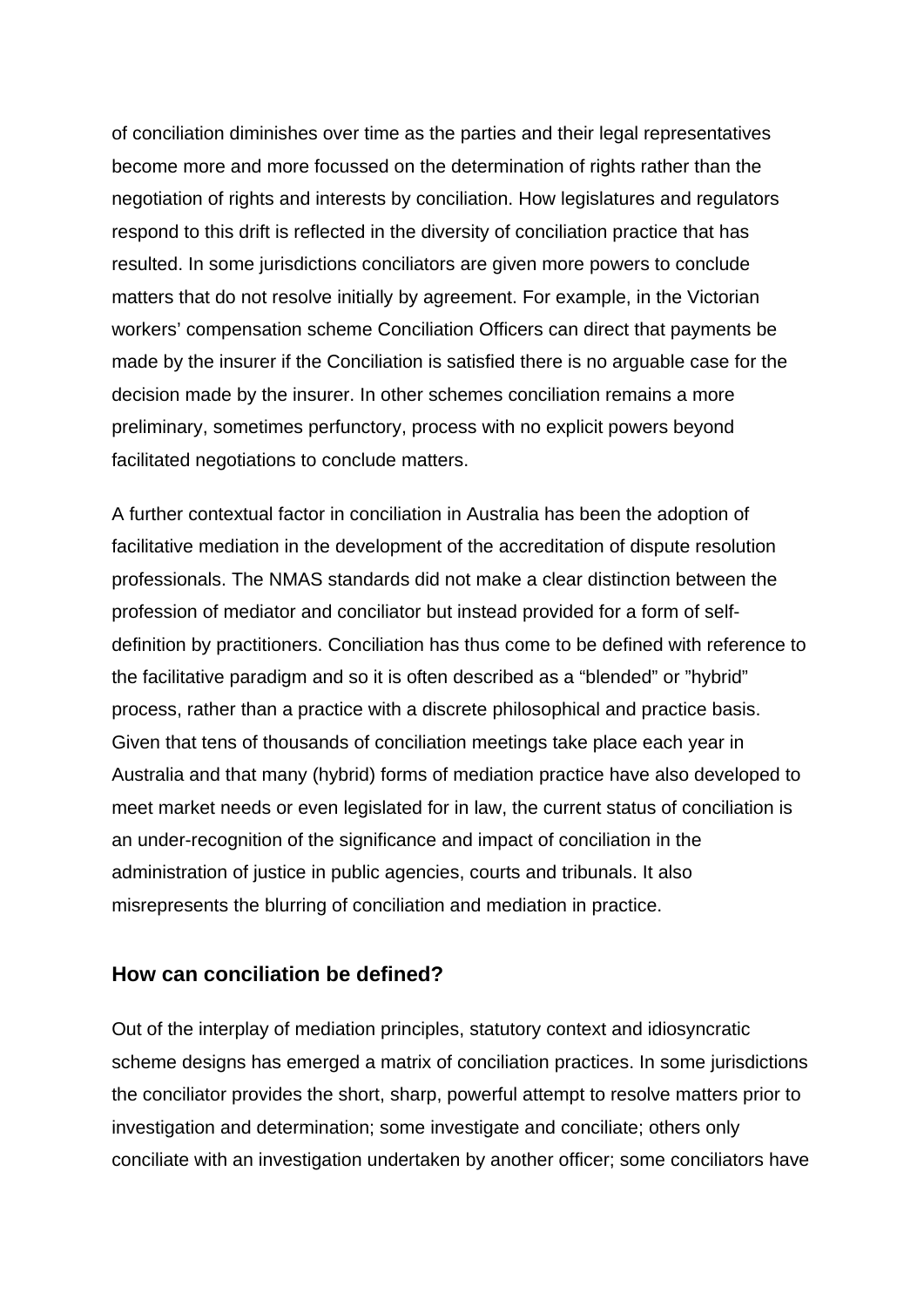powers to make directions for a period of time; and in some areas they are conciliator and arbitrators who have dual functions, or conciliate before arbitration by another officer. To add to the complexity, in some courts or tribunals the model is described as mediation (or court supervised mediation) with navigational or educational functions and sometimes "med-arb" (mediation-arbitration).

A key differentiating hallmark of dispute resolution processes is how the conciliation practitioner deals with the *interests* versus the *rights* of parties involved. In 1997 the former National ADR Advisory Council (NADRAC) placed conciliation within the facilitative (interest-based) framework but the definition understood that given the (rights-based) context in which conciliation is often placed the conciliator has advisory and evaluative roles. A definition that sought to address this tension was suggested by the author in 1990: conciliation is "mediation within a legal framework" where the conciliator acts as advocates for the law while remaining impartial to the parties. NADRAC described the conciliator as able to advise on process and suggest terms of settlement and even express a view on likely terms of settlement if the matter were determined. However for the conciliator, the ideal of mediator impartiality is highly problematic because the context in which conciliators work requires the upholding of, or at least reference to rights derived from policy, legislation and other standards.

The current Australian reality is that there is considerable overlap between mediation and conciliation processes. Many users of mediation seek out a practitioner with subject expertise or professional status so that they have the benefit of the mediator's knowledge or standing to assist resolution of the dispute. Evidence of this shift can be found in the Resolution Institute mediation Code of Practice. While asking the mediator to uphold the fundamental principle of participant self – determination it allows for the mediator to provide advice and/or expert information –

*25. To provide advice and/or expert information only where it enhances the decision-making of the participants; in circumstances where the participants have contracted before the mediation begins that such advice can be provided; and where practitioners have the appropriate qualifications and expertise.*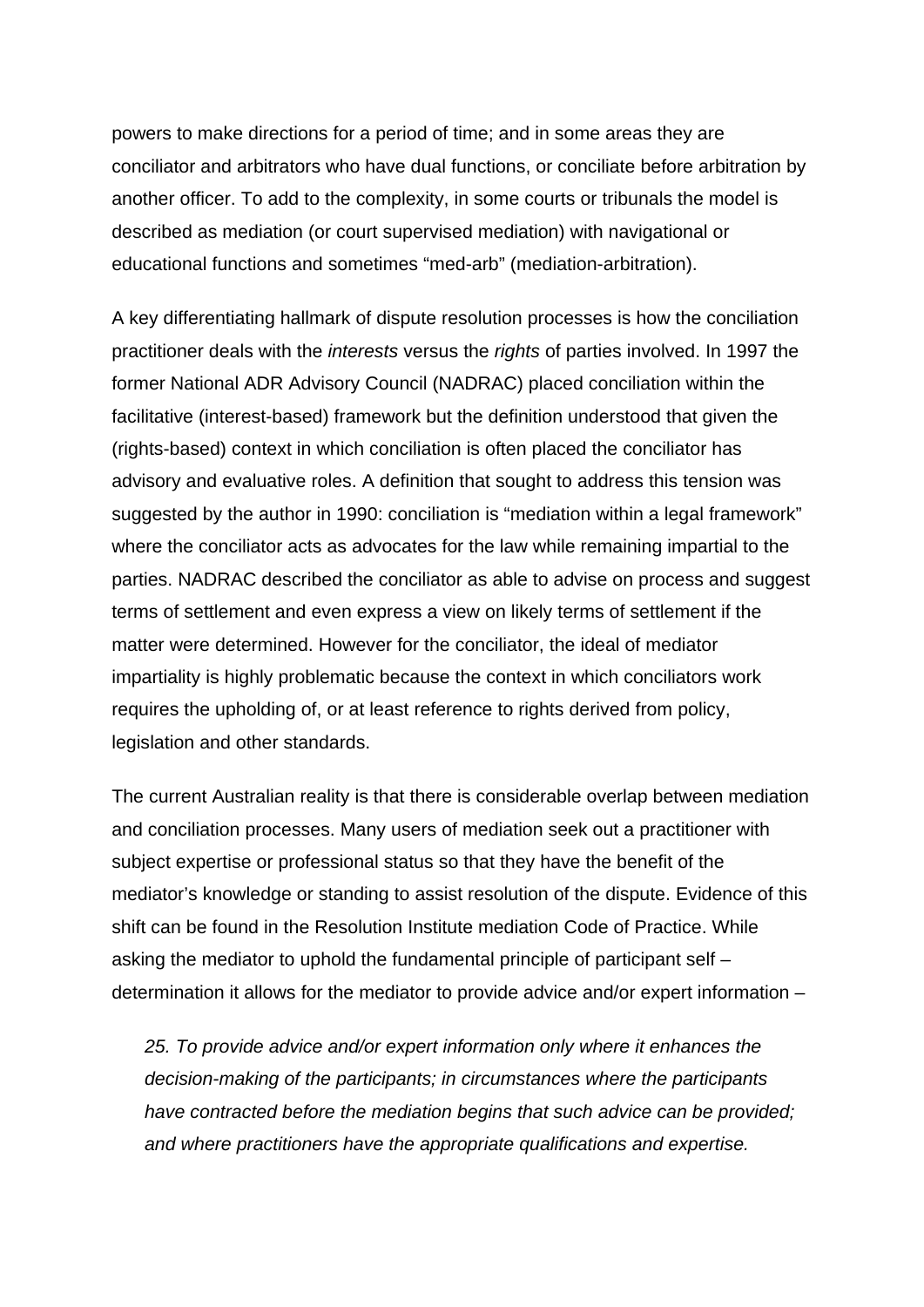Thus, conciliation and mediation share fundamental principles – party autonomy, procedural and substantive fairness – and the core skills of consensual dispute resolution: identifying issues, developing options, considering alternatives and attempting to reach agreement. Where they differ is in the application of the context to the dispute and disputants and the resultant interventional choices made by the conciliator in the "deep shadow of the law". The importance of context is supported in the seminal text, "Mediation: Principles, Process, Practice" where Boulle chose to use the terms interchangeably except where a specific context or statutory scheme made the differentiation necessary.

With expert knowledge the conciliator role is required to consider, prescribe or introduce knowledge relevant to the dispute, and ensure that any agreement reached does not conflict with such reference points. In so doing the conciliator has facilitative, advisory and even determinative roles. A hallmark of conciliation is the application of pressure and persuasion, information and education, for the purposes of fulfilling the objectives of the legal context in which they function.

# **What are the principles underlying conciliation practice?**

Within the matrix of contexts and models there are core, distinctive principles that define conciliation (as opposed to mediation) practice that apply to interventions in a statutory context: interventions that relate to process, content and outcome. These principles include *equidistance, partiality, expertise,* and *authority.*

*Equidistance* describes an activist intervention approach that creates symmetry in negotiations between parties. Conciliation is often a mandatory step in the resolution of a dispute or complaint and can have a high level of self-represented parties. In this context, symmetry can be understood to include the importance of an acceptable level of power differential between parties, the presence of good faith negotiations, the management of extreme differences in negotiation strategies (eg multi-national repeat player versus once-off individual citizen), and the disclosure and consideration of critically important information.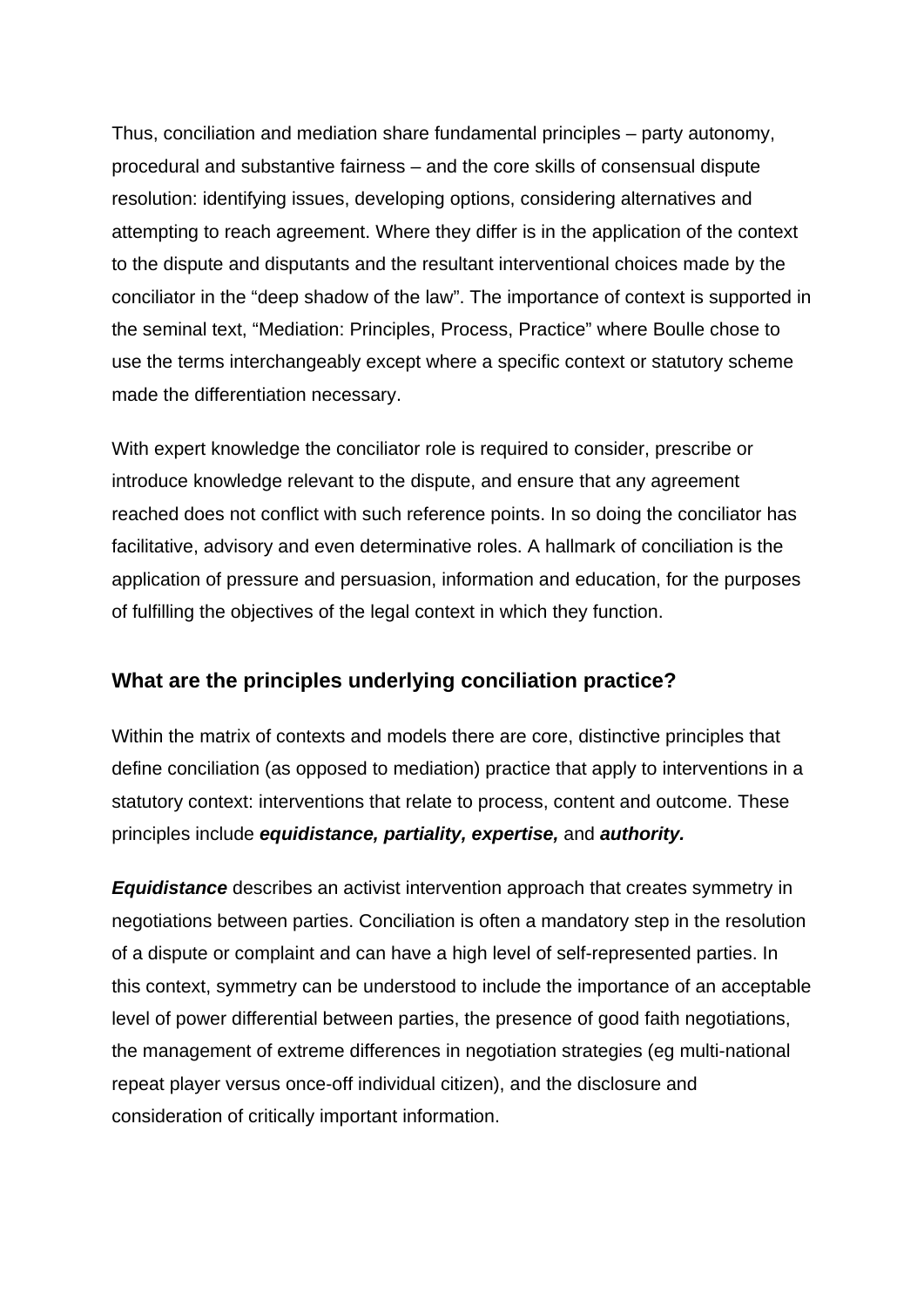Conciliators attempt to create symmetry through judicious use of their own *partiality*, rather than the exercise of impartiality. They can play this role because the system explicitly or implicitly asks them to: their assigned status continues so long as they act in congruence with the values and goals of the system. However, these values and goals are not always clearly articulated or prioritised by law and so conciliation practice is a balancing act that risks becoming idiosyncratic and inconsistently applied.

Conciliators have *expertise* in the context and parameters within which resolutions occur. This knowledge encompasses understanding of the process, people, dispute issues, and the range of workable solutions and can be described as "situated". Under statute a conciliator is expected to have an educative or illumination role in relation to content and outcomes. There is an aspect of the administration of justice expected of a conciliator in context and so they have norm-generating, normeducating and norm-advocating responsibilities. The choice for conciliators is to make affirmative interventions based on their knowledge in order to achieve equidistance, or to meet other systemic goals such as speediness, fairness and low cost. In some circumstances where key legal or regulatory goals apply the affirmation of situated substantive expertise is not a choice but an obligation.

Conciliators exercise their *authority* vested in the role by the statutory context. They balance a choice to empower a party's autonomy against the protection of a party's right under law. The ideal of pure facilitation is questionable in this context because it can lead to distorted and dis-empowering expectations, or the triumph of institutional power, or the inappropriate absence of legal and medical norms. Thus the use of pressure by a conciliator may be required to achieve statutory goals but it is problematic: too much pressure without recognition of the interests of the parties will be perceived as threat. Insufficient pressure can reinforce power differentials and damage the credibility of the conciliation process.

#### **What are core conciliation skills and competencies?**

The core facilitative mediation skills as detailed in national codes and accreditation standards apply to conciliators as they first seek resolution by consensus. The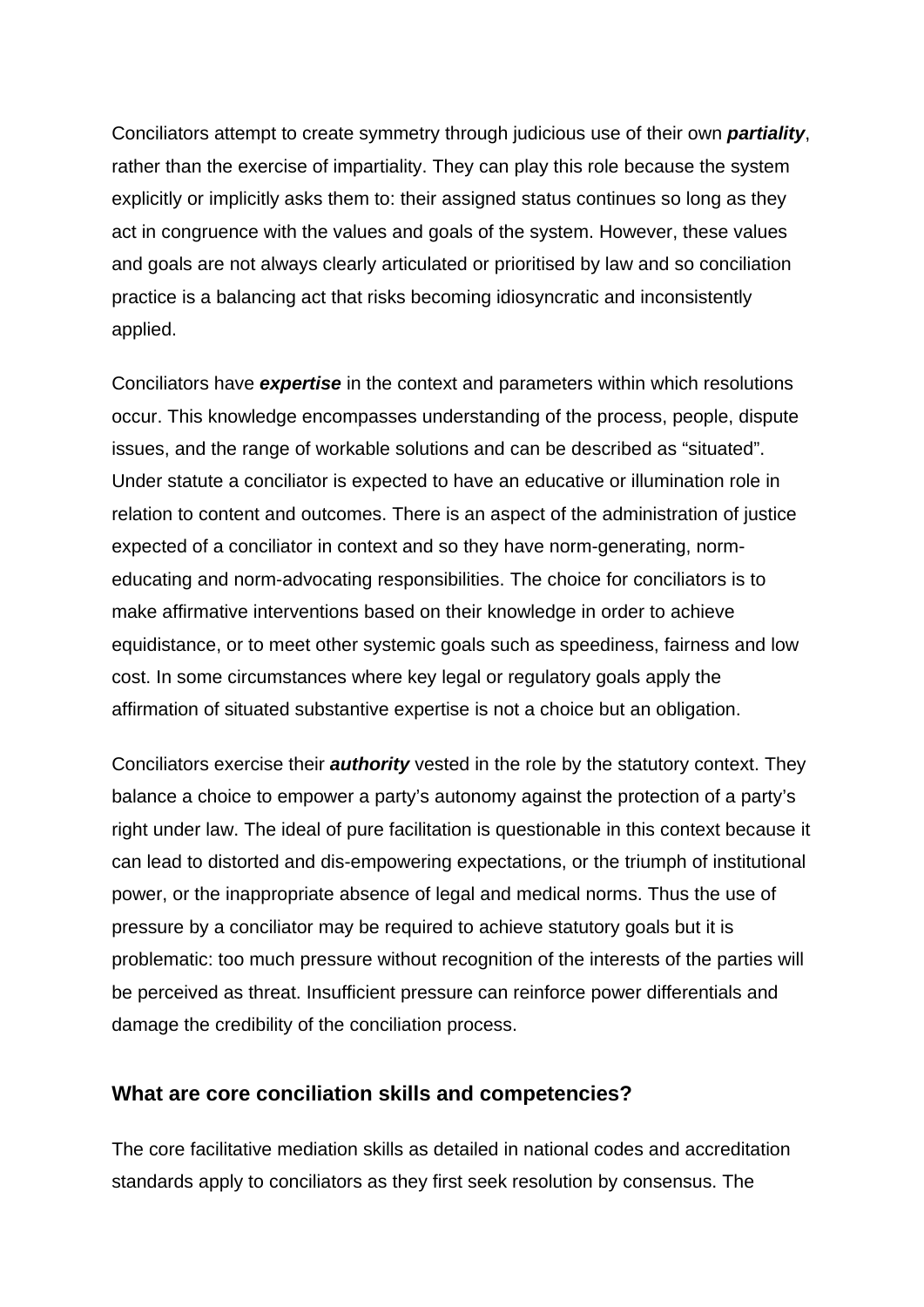application of pressure or persuasion however requires other skills. For example, the conciliator has a particular *diagnostic analysis* in how they define at the outset the dispute (for example, in relation to statute) and what choice of approach they take. In practice this results in a number of actions for the practitioner: scrutiny of the grounds for the claims that give rise to the dispute; identification of the gaps in expert information and the ability to demand this information; prepare parties prior to conference to address significant legal, medical or administrative issues that have surfaced in the diagnosis; and differentiate between what may be legally relevant to the dispute and what the parties' interests may demand.

The conciliator requires an *objective empathy* with the parties that acknowledges personal goals but introduces relevant demands and expectations of the statute that may limit the scope of what outcomes can be achieved. This skill means the conciliator maintains equidistance with participants, being an active, affirming process by which partiality to the statute is used to create symmetry of negotiating power. The conciliator attempts to achieve an appropriate balance between interventions emphasizing participant rights and responsibilities within the scheme and empowering them to make decisions for themselves and introduces expert knowledge of the standard, acceptable legal and administrative options available in the jurisdiction.

The conciliator uses their *expert knowledge* of the legislative context and applies the relevant provisions of the law to challenge positions or raise relevant issues for consideration such as the sustainability of a case in court, or the legislative objectives. The conciliator therefore needs to have a working knowledge of relevant court decisions in the jurisdiction. While most conciliation practice reinforces the primary facilitative goals of dispute resolution and party control of decisions and outcomes, the conciliator uses navigational knowledge of the law or system to inform party decision-making. For some conciliators the statute expects them to effectively oversee that parties negotiate in good faith or fulfil other statutory or regulatory obligations, like sound and proper decision making.

The conciliator *manages multiple roles* (facilitative, advisory, determinative) and so must clarify their roles throughout the process and signal transitions when they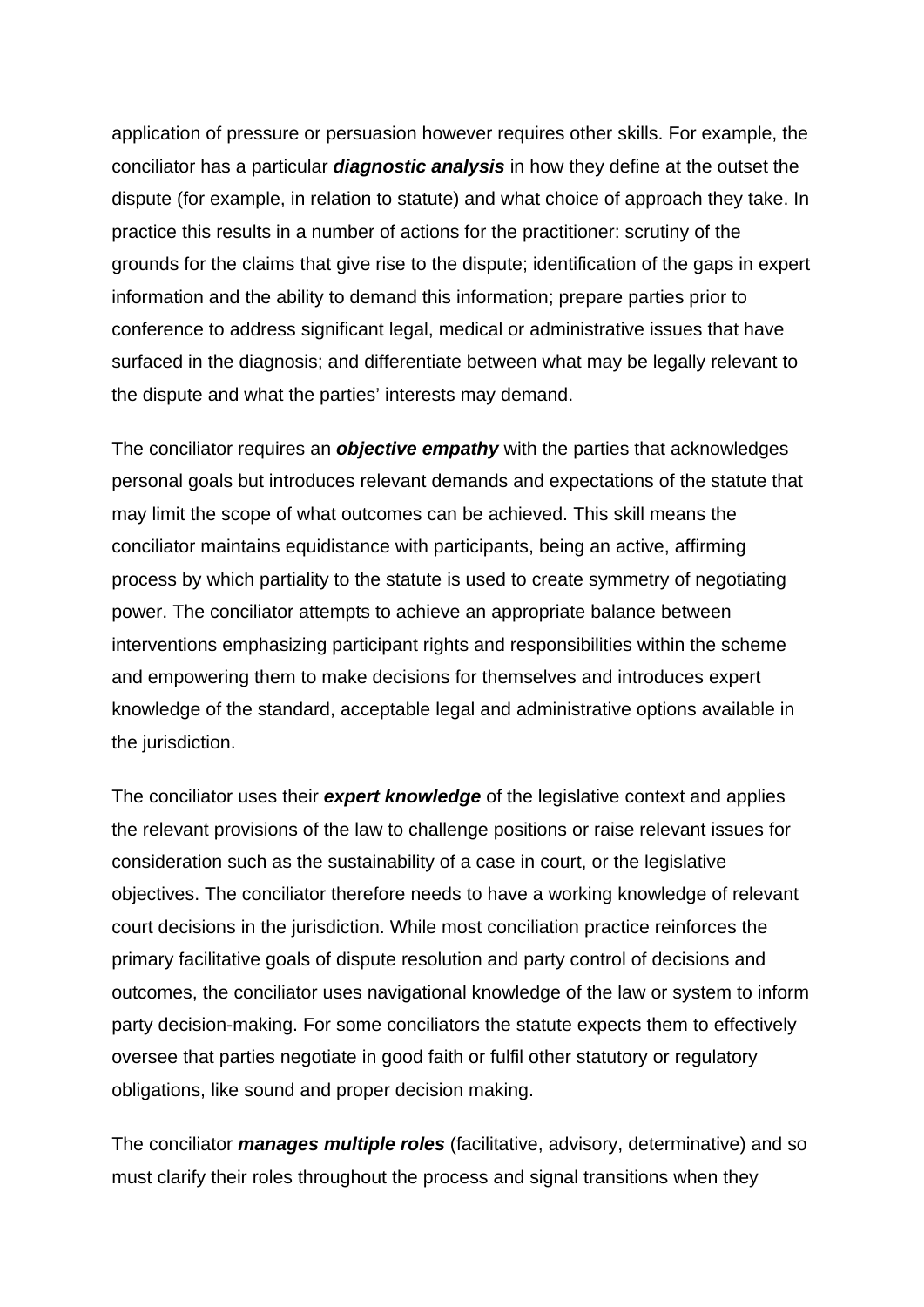occur. The decision to change roles is linked to statutory or case requirements and so involves an appreciation of due process and the implications of intervening more forcefully. Where conciliators are given powers to make directions or decisions if agreement cannot be achieved they must have *sound decision-making* skills and not stray beyond the statutory role prescribed; the ability to demonstrate impartiality, transparency and accountability; and understanding of the application of the principles of natural justice as it applies to, for example, apprehended or actual bias.

Finally, a conciliator must possess *self-efficacy* to manage the balancing act of interests and rights. Conciliators define the limits of what is possible within the scope of conciliation and therefore carry a responsibility for the legal and policy context. They will inevitably experience challenges to their interpretation and criticisms of how they carry out of this duty. Given that most conciliators in Australia work on panels or within an agency as employees there is an opportunity to develop a culture of reflective practice and peer-learning and support that is denied mediators working privately. The aim of self-efficacy is conciliator resilience based on competency and respect earned, rather than positional authority or the imposition of status.

# **What are the current issues for conciliation in Australia?**

## **Research into the diversity of conciliation practice**

For the development of conciliation as a profession there is a need for comprehensive research into the various forms of statutory ADR (conciliation and mediation) to address such questions as: what models of conciliation currently exist and how do they actually operate? How is conciliation designed into a statute and what policies apply? What training exists for conciliation as a discrete ADR practice? What is conciliation best practice and what guidelines are there for legislatures contemplating its introduction?

## **Recognition, accreditation, standards**

The conciliation profession should be recognised for its dispute resolution expertise and its contribution to the Australian community in general. Currently there is no